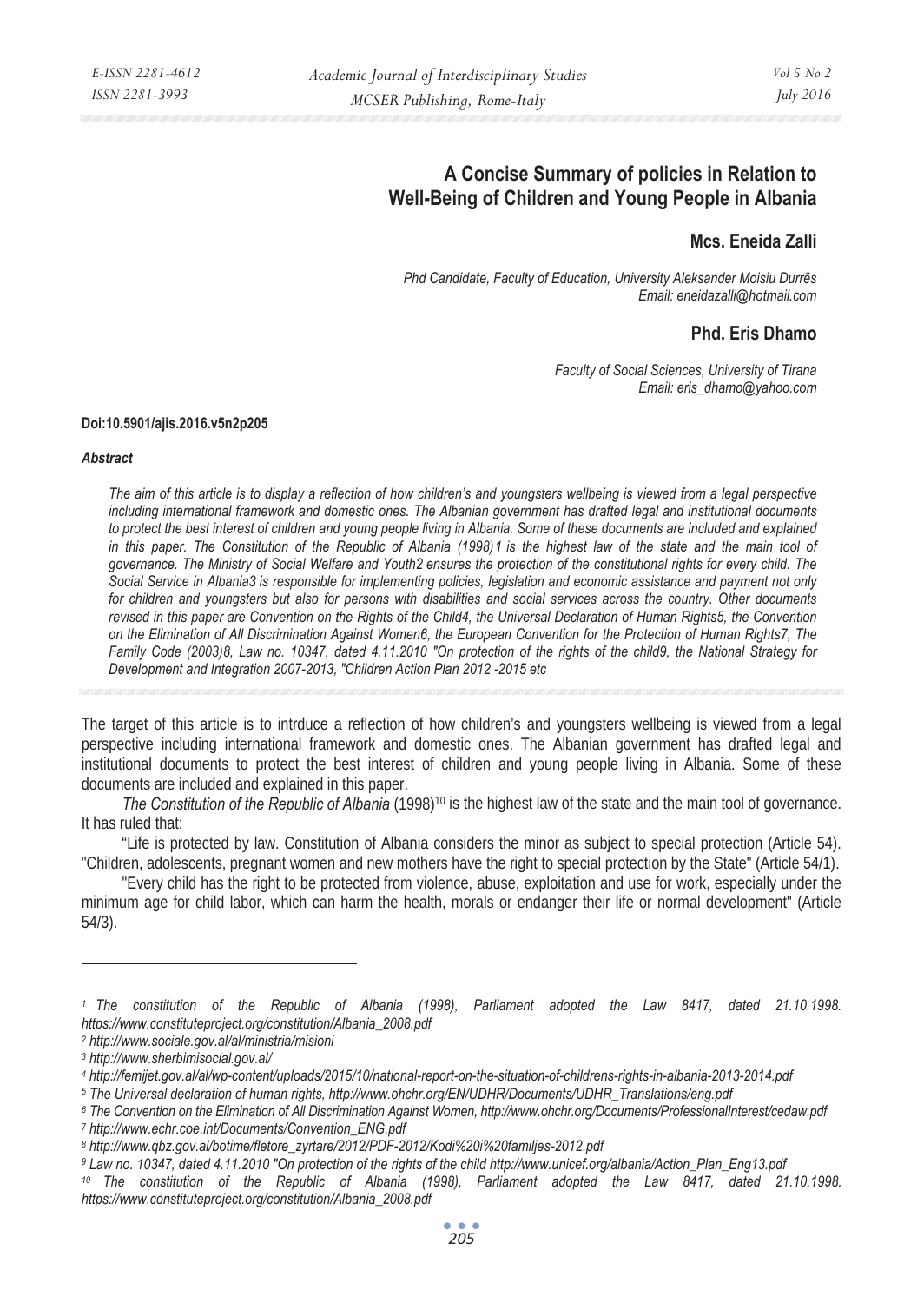*Ministry of Social Welfare and Youth's* mission is to ensure the constitutional rights for protection and social involvement, education and vocational training, secure and worthy employment, social security, social precautions and equal opportunities, to guarantee the participation of youth in the social life and to strengthen the cooperation with social partners, to guarantee freedom to religion, equality of religious communities, supports mutual understanding and religious tolerance.

Ministry of Youth and Social Wellbeig<sup>11</sup> realises it's state's responsibility in these areas in accordance with relevant legislation:

- developes state's policies in the field of employment, education and vocational training;
- developes and monitors policies, legislation, activities relating to social security, and the process of coordinating social security schemes in other countries;
- developes policies that aim at the protection, promotion, integration and continuous improvement of social welfare for individuals, families and communities in need;
- developes policies for addressing issues of violence based on gender, abuse against children, women and other groups;

*The Social Service12* in Albania is responsible for implementing policies, legislation and economic assistance, payment for persons with disabilities and social services across the country.

Although NGOs role has expanded in the recent years in providing social services, the state still remains the main factor for services for families and children in need. The current social protection system provides financial support to poor families (Financial Assistance Program), residential treatment for abandoned children with social problems and facilities for children as orphans.

From the evaluations that are done to investigate the service delivery for children is observed a large numbers of NGOs and various children's services mainly in the district of Tirana, Shkodra and Elbasan. Statistics from residential centers show that the majority of children are abandoned and come from families with social and economic problems located in central and northern Albania.

The network of Public Residential Care Institutions for Children consists of 9 public institutions and 13 nonresidential centers:

- 1. Orphan's Home from 0-3 years oldTirana, Durres, Shkodra, Korca, Vlora
- 2. Orphan's Home from 3-6 years old Shkoder
- 3. Orphan's Home from 6-15 years old in Tirana, Shkodra, Saranda

The services offered in the social care institutions are:

- Psycho-social services (counseling, group work, therapy, cultural activities, sports, integration, formation, entertainment, etc.).
- Health services (medical examinations, vaccinations, diet, etc.)
- Support Services (care, food, clothing, etc.)
- Educational services (education, qualification courses, teaching)
- Alternative Services

The deinstitutionalization and the provision of alternative services, such as that of guardianship, are the major objectives of the government policies in the area of social security for abandoned children, orphans or those in need. Guardianship Service has started piloting since 2011 in two municipalities (Tirana, Shkodra).

*Convention on the Rights of the Child* 13- has the duty to ensure the welfare of every child, "the child, because of his immaturity, physical and intellectual needs a special safeguards and care, including legal protection suitable, both before and after birth ". This statement, in its Article 3<sup>14</sup> states that "In all actions concerning children, whether undertaken by public or private social welfare, courts of law, administrative authorities or legislative bodies, the best interests of the child should be a primary consideration "

*Acts of the UN Universal Declaration of Human Rights*, (1948)15, according to this declaration children as a special category should have a special protection. The United Nations reaffirmed that "childhood is entitled to care and support

 $\overline{a}$ 

*<sup>11</sup> http://www.sociale.gov.al/* 

*<sup>12</sup> http://www.sherbimisocial.gov.al/* 

*<sup>13</sup> http://www.ohchr.org/Documents/ProfessionalInterest/crc.pdf* 

*<sup>14</sup> www.unicef.org/crc/files/Rights\_overview.pdf* 

*<sup>15</sup> Acts of the UN Universal Declaration of Human Rights, (1948),*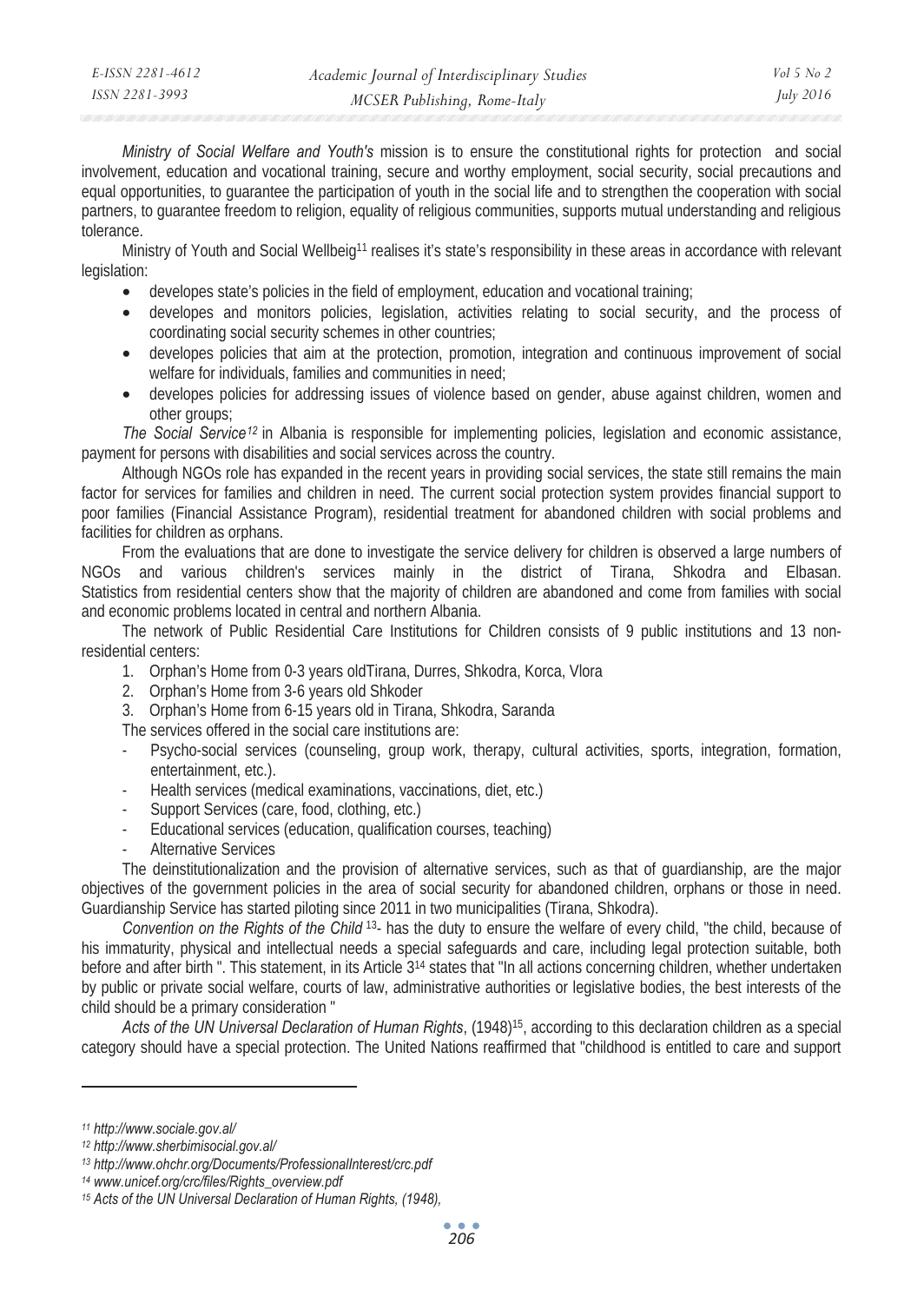| E-ISSN 2281-4612 | Academic Journal of Interdisciplinary Studies | Vol 5 No 2       |
|------------------|-----------------------------------------------|------------------|
| ISSN 2281-3993   | MCSER Publishing, Rome-Italy                  | <i>July 2016</i> |

special" this statement is intended to provide recognition and universal application of rights.

*CEDAW-* Convention on the Elimination of All Discrimination Against Women16 aims a direct protection of the rights of women and indirect protection for children's rights.

*Acts of Council of Europe* European Convention for the Protection of Human Rights 17signed by the member governments of the Council of Europe, under the protection and promotion of human rights and freedom for all, in its first Article states: "The Enforcement of all countries to respect human rights ". European Social Charter18 adopted by Law no. 8960, dated 24.10.200219, provides that children and youngsters are entitled to special protection against physical and moral dangers to which are exposed.

*The Family Code* (2003) contains provisions governing the rights of children<sup>20</sup>. In the first part of it, the general principles, it states:

"Parents, authorities and courts, in their decisions and activities must have as a primary consideration the best interests of the child". (Article 2)

"... The state and society must provide the necessary support to families to keep their children at bay, to prevent the mistreatment and abandonment, as well as to maintain the stability of the family." (Article 3) "Every child, for the full and harmonious development of personality, has the right to grow in a familiar environment, in an atmosphere of happiness, love and understanding". (Article 5)

*Law no. 10347, dated 4.11.2010 "On protection of the rights of the child"21,* as well as the creation of the State Agency for Protection of Child Rights. It ensures all necessary measures to guarantee the life, welfare and development of children through a coordinated approach among the various actors working in the field of human rights and child protection. In his article 32 of this law defined "institutional mechanisms for the protection of children's rights", which in accordance with the field of activity of them are in the central and local level.

Mechanisms at the central level are:

- a) The National Council for the Protection of the Rights of the Child<sup>22</sup>;
- b) The Minister who coordinates the issues of protection of child rights;
- c) National Agency for Protection of Child Rights<sup>23</sup>.
- Mechanisms at local level are:
- a) units for child rights in the regional council;
- b) child protection unit in the municipality

*Children Action Plan 2012 -2015* 24approved by the Council of Ministers Decision no. 182 dated 13.03.2012. Objectives and measures of the Action Plan for Children 2012-2015 are grouped by children rights.

*National Strategy for Development and Integration 2007-2013* <sup>25</sup>(NSDI), in which is crystallized the medium and long term vision of the development of the country based on an open and transparent process. In this document, issues related to child rights are addressed in the section: Social and Economic Development (2). Explicitly in the document is quoted the necessity for implementing the legislation for the promotion of children's rights and protection of life and health, and ensuring their education and development.

### **References**

 $\overline{a}$ 

Kushtetuta e Republikës së Shqipërisë. (1998). Miratuar nga Parlamenti me Ligjin Nr.8417, Datë 21.10.1998.

Konventa mbi të Drejtat e Fëmijëve (KDF) Ratifikuar në 27 Shkurt të vitit 1992

Ligji nr.10347, date 04.11.2010, " Për Mbrojtjen e të Drejtave të Fëmijës"

Ligji nr. 9887, date 10.03.2008 "Mbi Mbrojtjen e të Dhënave Personale"

Ligji nr.9062, date 08.05.2003 " Kodi i Familjes"

*23 National Agency for Protection of Child Rights.* 

*25 http://www.unicef.org* 

*<sup>16</sup> The Convention on the Elimination of All Discrimination Against Women, http://www.ohchr.org/Documents/ProfessionalInterest/cedaw.pdf 17 http://www.echr.coe.int/Documents/Convention\_ENG.pdf* 

<sup>18</sup> European Social Charter, http://lib.ohchr.org/HRBodies/UPR/Documents/Session6/AL/CoE\_ALB\_UPR\_S06\_2009\_document5.pdf<br>19 http://www.observator.org.al/wp-content/uploads/2014/01/Policy\_Study\_Children\_in\_street\_situation\_\_2

*<sup>20</sup> http://www.qbz.gov.al/botime/fletore\_zyrtare/2012/PDF-2012/Kodi%20i%20familjes-2012.pdf* 

*<sup>21</sup> Law no. 10347, dated 4.11.2010 "On protection of the rights of the child", 22http://www.crca.al/sites/default/files/publications/Law%20on%20children's%20rights%20in%20Albania%202010.pdf* 

*<sup>24</sup> http://www.unicef.org/albania/Action\_Plan\_Eng13.pdf*